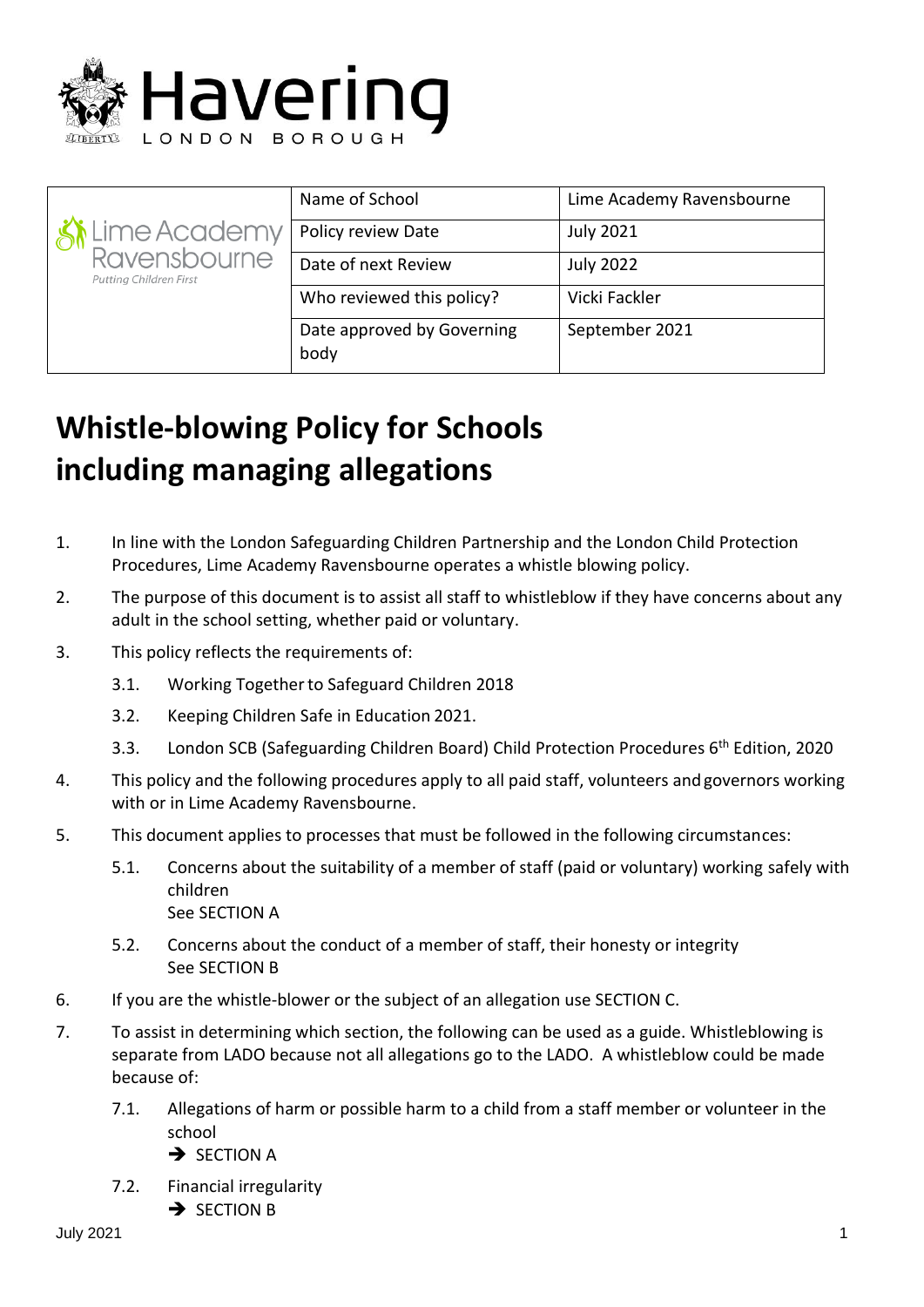- 7.3. Adult bullying (not involving children) **→ SECTION B**
- 7.4. Cheating/changing assessment and exam results **→ SECTION B**
- 7.5. Health & safety concerns ➔ SECTION B, but consider SECTION A because of the impact of this on the possible safety of the child
- 7.6. Policies and procedures not being followed **→ SECTION B**

# **Section A: Child Protection Whistle Blowing**

- 8. All staff should be aware of this policy and feel confident to voice concerns about the attitudes or actions of colleagues; this includes contact and actions using mobile phones, internet, email and chat.
- 9. If a member of staff believes a colleague has:
	- 9.1. Behaved in a way that has harmed a child, or may have harmed a child;
	- 9.2. Possibly committed a criminal offence against or related to a child;
	- 9.3. Behaved towards a child or children in a way that indicates they may pose a risk of harm to children;
	- 9.4. Behaved towards a child or children in a way that indicates they are unsuitable to work with children;
- **10. For all of the above please speak to your Headteacher immediately –** Vicki Fackler, 07867397769

The Headteacher will report to the LADO on the same working day.

- 11. Allegations can be made in relation to physical behaviours including physical chastisement and restraint but can also relate to inappropriate relationships between members of staff and children or young people, for example:
	- 11.1. Having a sexual relationship with a child under 18 if in a position of trust in respect of that child, even if consensual (see ss16-19 Sexual Offences Act 2003);
	- 11.2. 'Grooming', i.e. meeting a child under 16 with intent to commit a relevant offence (see s15 Sexual Offences Act 2003);
	- 11.3. Other 'grooming' behaviour giving rise to concerns of a broader child protection nature e.g. inappropriate text / e-mail messages or images, gifts, socialising etc;
	- 11.4. Possession of indecent photographs / pseudo-photographs of children.
- 12. In addition, these procedures should be applied when there is an allegation that any person who works with children:
	- 12.1. Has behaved in a way in their personal life that raises safeguarding concerns. These concerns do not have to directly relate to a child but could, for example, include arrest for possession of a weapon;
	- 12.2. As a parent or carer, has become subject to child protection procedures;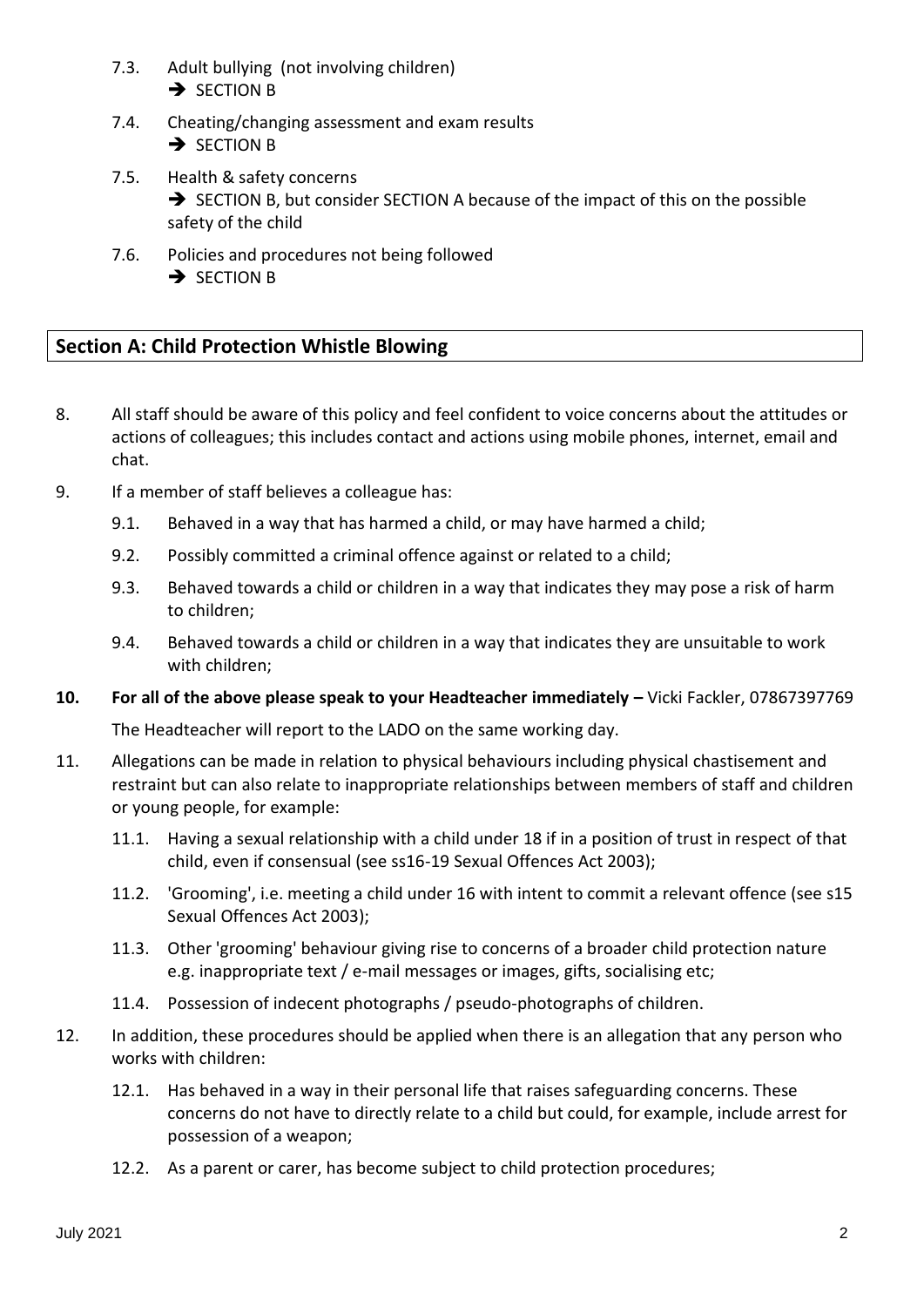12.3. Is closely associated with someone in their personal lives (e.g. partner, member of the family or other household member) who may present a risk of harm to child/ren for whom the member of staff is responsible in their employment/volunteering).

# **For all of the above please speak to your Headteacher immediately –** Vicki Fackler, 07867397769

The Headteacher will report to the LADO on the same working day.

- 13. **If a member of staff is worried about the conduct of the Headteacher**, or they believe that a reported allegation or concern is not being dealt with properly, they should report the matter on the same working day:
	- to the Havering Local Authority, Designated Officer (LADO), 01708 431653
	- to the Chair of Governors Markos Koumaditis, 07734974272
	- to the whistleblowing helpline 0800 028 0285 and help@nspcc.org.uk
- 14. For confidential advice on how to raise a concern about malpractice at work, visit 'Public Concern at Work' <https://protect-advice.org.uk/homepage/>

# **Section B: Fraud or financial wrong doing**

- 15. Examples of Illegal and/or Improper Conduct:
	- 15.1. Fraudulent or improper use of the school's money or assets
	- 15.2. Mismanagement of statutory tests and assessments
	- 15.3. Dangerous practices at work
	- 15.4. Corruptly receiving any gift or advantage
	- 15.5. Allowing private interests to override the interests of the school
- 16. All staff should be aware of this policy and feel confident to voice concerns about the attitudes or actions of colleagues; this includes concerns about mismanagement of school budget, school funds or school resources, handling and managing statutory tests and assessments.
- 17. Report financial or asset concerns to
	- the Headteacher

- if the concern is about the Headteacher contact [fraud.reports@education.gov.uk](mailto:fraud.reports@education.gov.uk) also see<https://www.gov.uk/education/school-complaints-and-whistleblowing>

- 18. Report statutory test or assessment concerns to
	- the Local Authority 01708 433847
	- the Standards and Testing Agency (STA) [sta.maladministration@education.gov.uk](mailto:sta.maladministration@education.gov.uk)
- 19. Also see<https://www.gov.uk/complain-about-school>
- 20. Also see Section D contacts and useful information.

# **Section C: All Staff Whistle Blowing Policy**

#### **21. Policy statement**

21.1. Employees are often the first to realise that there may be something seriously wrong within the school. However, they may not express their concerns because they feel that to speak up would be disloyal to their colleagues or to the school. They may also fear harassment or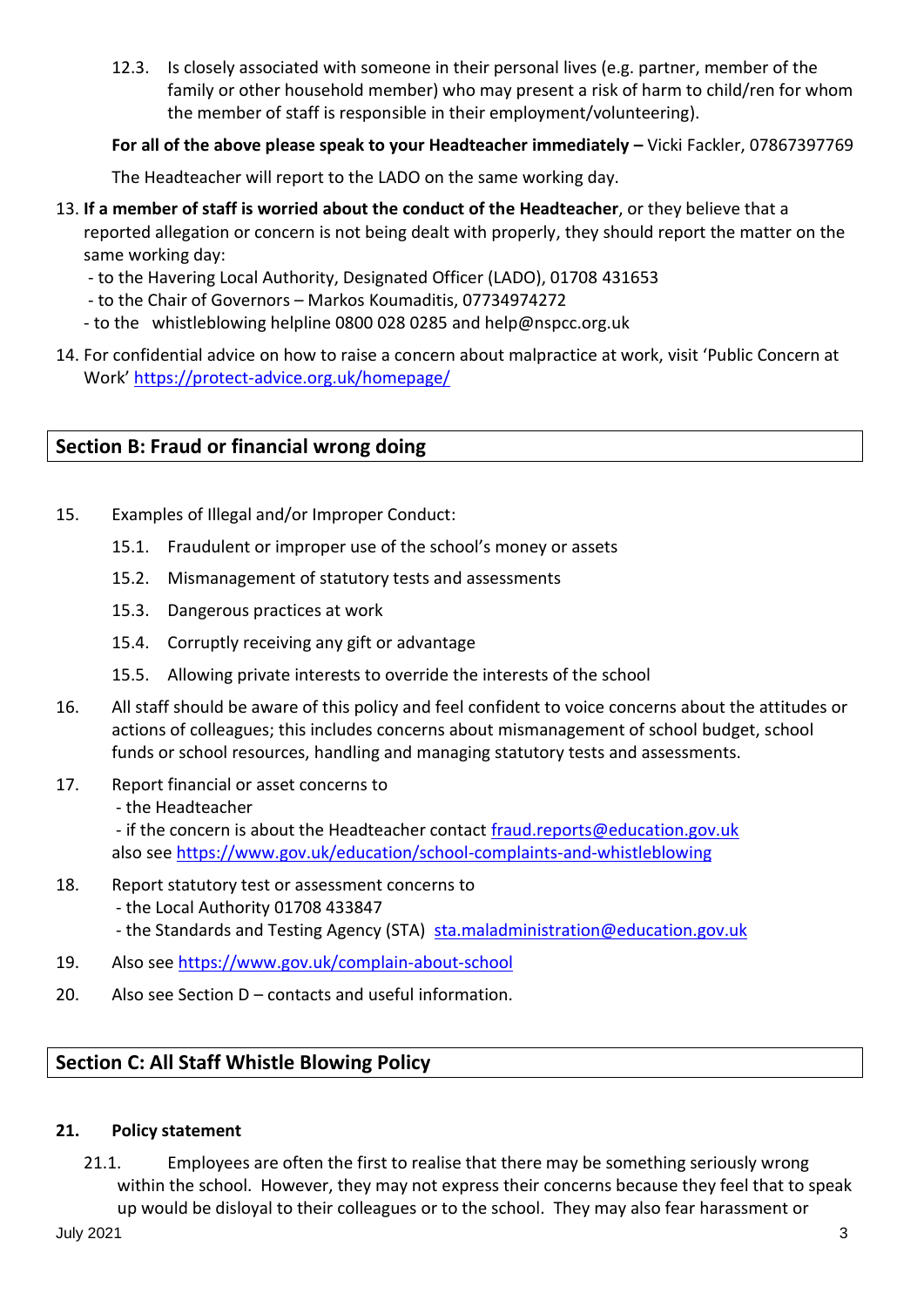victimisation. In these circumstances it may be easier to ignore the concern rather than report something which after all, may just be a suspicion of malpractice.

- 21.2. Lime Academy Ravensbourne is committed to the highest possible standards of openness, probity and accountability. In line with that commitment we expect and encourage employees, and others with whom we deal, who have concerns about any aspect of the school's work, to come forward and voice those concerns. It is recognised that most cases will have to proceed on a confidential basis (i.e. between the employee voicing the concern and the person to whom the concern is voiced).
- 21.3. This policy document makes it clear that you can do so without fear of victimisation, reprisal, subsequent discrimination or disadvantage. This Whistle Blowing/Confidential Reporting policy is intended to encourage and enable employees and others to raise concerns within Lime Academy Ravensbourne rather than overlooking a problem or 'blowing the whistle' outside, in line with the Public Interest Disclosure Act 1998 (Whistle Blowing).

# **22. Aims and scope**

- 22.1. This section of the whistle blowing policy applies to all employees at Lime Academy Ravensbourne (permanent, temporary, casual), contractors and those in partnership roles working for the school on school premises, for example volunteers, agency staff, builders, etc.
- 22.2. This whistle blowing policy does not apply to pupils/students. Where applicable, employees are responsible for making pupils/students aware of the existence of the school's complaints procedure and other appropriate reporting procedures.
- 22.3. The procedure is designed to enable employees to notify the Headteacher/Chair of Governors of any reasonable suspicion of illegal or improper conduct.
- 22.4. It is a procedure in which the Headteacher/Chair of Governors will be expected to act swiftly and constructively in the investigation of any concerns in accordance with the school's disciplinary procedure. Safeguarding and child protection concerns will always be notified to the LADO.
- 22.5. The Headteacher/Chair of Governors will follow the London Child Protection procedures. [http://www.londoncp.co.uk/chapters/alleg\\_staff.html](http://www.londoncp.co.uk/chapters/alleg_staff.html)
- 22.6. Concern about a colleague's professional capability should not be dealt with using this procedure.

# **23. Roles and Responsibilities**

# 24. Headteacher/Chair of Governors

- 24.1. The Headteacher, or where the complaint is about the Headteacher, the Chair of Governors, will follow Part Four of Keeping Children Safe in Education 2021.
- 24.2. The Headteacher, or where the complaint is about the Headteacher, the Chair of Governors, is expected to act swiftly and constructively in the investigation of any concerns in accordance with the school's disciplinary procedure. Safeguarding and child protection concerns will always be notified to the LADO.
- 24.3. Where concerns are raised with outside agencies the Headteacher/Chair of Governors must fully cooperate with any resulting investigation(s).
- 24.4. The Headteacher/Chair of Governors will make every effort to meet any request of anonymity where possible.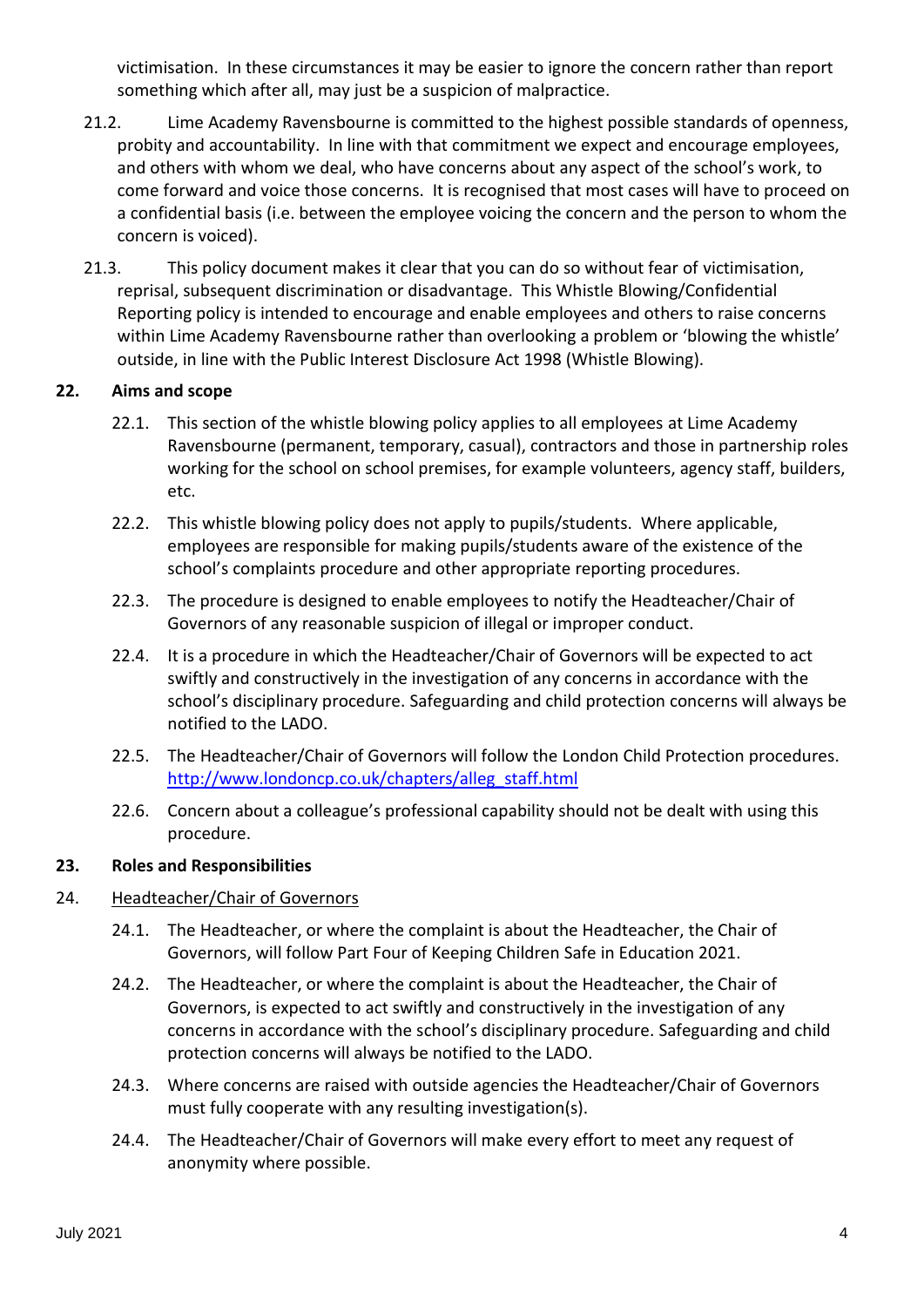24.5. The Headteacher/Chair of Governors, where possible, should inform the complainant of the outcome of the investigation.

# 25. Designated safeguarding lead

25.1. IF there are concerns that a member of staff, agency or contractor is a risk to a child, the DSL will be responsible for ensuring the child is not at risk, and will refer the case of suspected abuse to MASH.

### 26. Employees

- 26.1. All employees are expected to bring to the attention of the Headteacher/Chair of Governors any serious impropriety or breach of procedure.
- 26.2. All employees who report concerns under the whistle blowing procedure must be prepared to justify and support their claim in writing.
- 26.3. If another member of staff (other than the Headteacher/Chair of Governors) is approached by a colleague on a matter of concern as defined in this document, they should be advised to take the matter to the Headteacher/Chair of Governors.
- 26.4. Employees must act in the public interest and must have reasonable grounds for believing the information to be accurate

#### **27. Legal**

- 28. Employees and workers who make a 'protected disclosure' are protected from being treated badly or being dismissed. If they are, they can claim unfair dismissal when the reason for the 'whistleblowing' meets any of the 'qualifying disclosures' criteria. They include when someone reports:
	- 28.1. Safeguarding and child protection issues
	- 28.2. That someone's health and safety is in danger
	- 28.3. Damage to the environment
	- 28.4. A criminal offence
	- 28.5. That the company/school isn't obeying the law i.e. not have the right insurance etc.
	- 28.6. That someone is covering up a wrongdoing
- 29. The Headteacher/Chair of Governors should ensure that, where this procedure has been used in the public interest, employees are not subjected to harassment and/or victimisation for doing so.
- 30. The key piece of 'whistleblowing' legislation is the Public Interest Disclosure Act 1998. Other Acts and Statutory Instruments which govern the topic are:
	- 30.1. Police Reform Act 2002 Section 37
	- 30.2. Employment Rights Act 1996 Section 103A
	- 30.3. Employment Rights Act 1996 Sections 43A to 43L
	- 30.4. Management of Health and Safety at Work Regulations 1999 (SI 1999/3242) Regulation 14
	- 30.5. Public Interest Disclosure Act 1998
	- 30.6. Public Interest Disclosure (Compensation) Order 1999 (SI 1999/1548)
	- 30.7. Public Interest Disclosure (Prescribed Persons) Order 1999 (SI 1999/1549)
	- 30.8. Public Interest Disclosure (Prescribed Persons) (Amendment) Order 2003 (SI 2003/1993)
	- 30.9. Public Interest Disclosure (Prescribed Persons) (Amendment) Order 2004 (SI 2004/3265)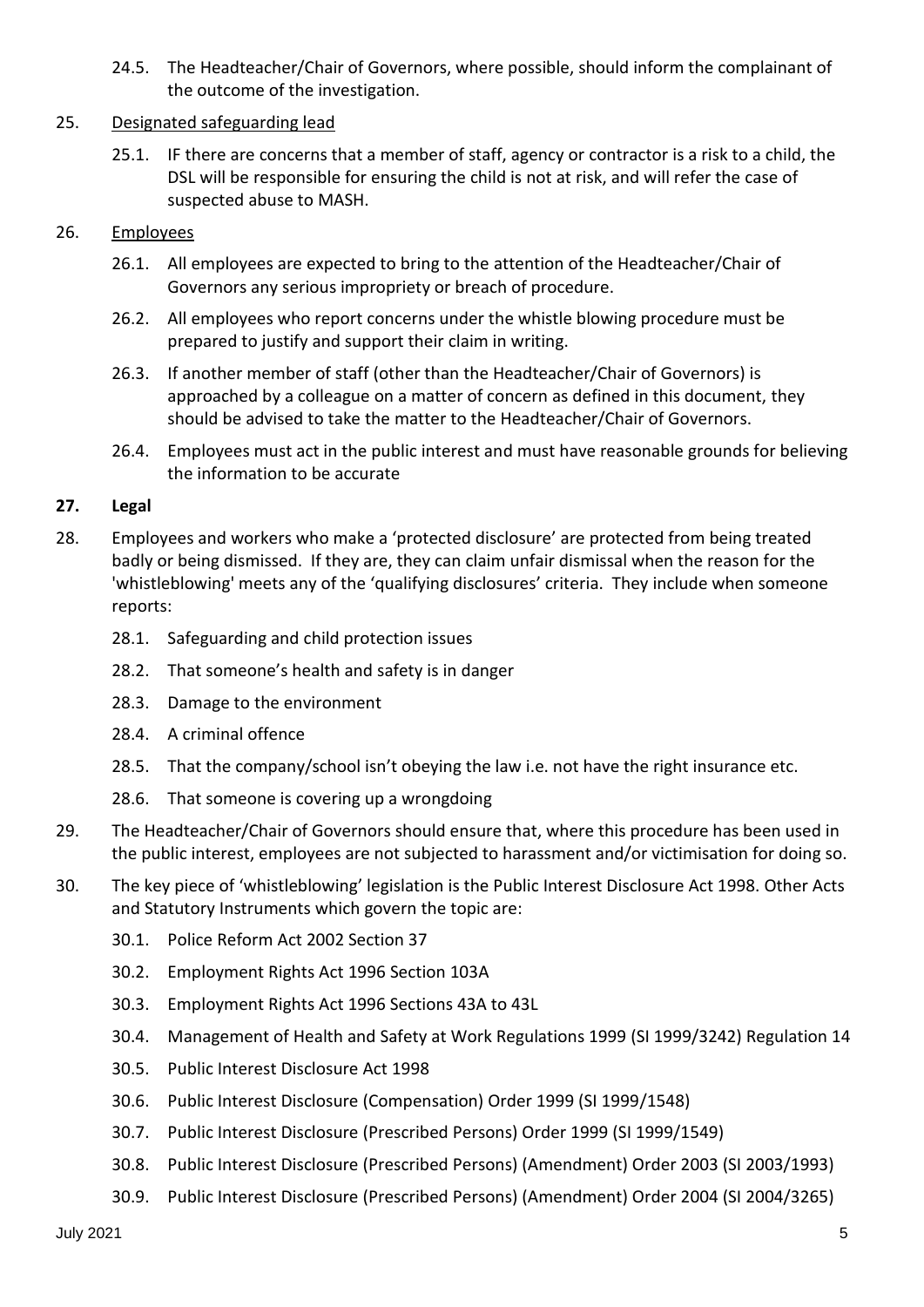- 30.10. Public Interest Disclosure (Prescribed Persons)(Amendment) Order 2005 (SI 2005/2464)
- 30.11. The Employment Tribunals (Constitution and Rules of Procedure) (Amendment) Regulations 2010 (SI 2010/131)
- 30.12. Enterprise and Regulatory Reform Act 2013
- 30.13. This policy has also been developed in line with the London Safeguarding Children Partnership and the London Child Protection Procedures.

# **31. Procedure**

### 32. Key Principles

- 32.1. This procedure is not designed to replace or be used as an alternative to the school's grievance procedure, which should be used where an employee is only aggrieved about his/her own situation. Employees who are worried about wrong-doing at work do not necessarily have a personal grievance.
- 32.2. Employees must act in the public interest and must have reasonable grounds for believing the information to be accurate.
- 32.3. No employee who uses this procedure in the public interest will be penalised for doing so. The school will not tolerate harassment and/or victimisation of any employee raising concerns.
- 32.4. An employee who is not sure whether the conduct they are concerned about does constitute illegal or improper conduct or is unsure about how to proceed can contact the Headteacher/Chair of Governors or Public Concern at Work [\(https://protect](https://protect-advice.org.uk/homepage/)[advice.org.uk/homepage/](https://protect-advice.org.uk/homepage/) ) for advice.

#### 33. Safeguards

- 33.1. The school is committed to good practice and high standards and wants to be supportive of employees.
- 33.2. The school recognises that the decision to report a concern can be a difficult one to make.
- 33.3. The school will not tolerate any harassment or victimisation (including informal pressures) upon you as a result of making a disclosure in accordance with this policy and will take appropriate action to protect you when you raise a concern in the public interest. The school, in the event of reprisals or victimisation against you because you have acted in accordance with this policy, will consider and may take disciplinary action against any employee responsible for such victimisation and/or reprisal.
- 33.4. In some circumstances it is recognised that a person making information known about their colleagues may find it difficult to return to their normal job. The school has a duty of care to provide a safe working environment and treat its employees with respect. If this is not possible in the employee's normal job because of the situation surrounding the disclosure of confidential information, the school will seek to redeploy the individual, taking account of their generic and specialist skills, abilities and experience.
- 33.5. The School has a duty of care to their employees. The school will ensure they provide effective support for anyone facing an allegation and provide them with a named contact if they are suspended. Where the school is not the employer of an individual there is still a responsibility to ensure allegations are dealt with appropriately and that they liaise with relevant parties (this includes supply teachers and volunteers). It is essential that any allegation of abuse made against a teacher or other member of staff or volunteer is dealt with very quickly, in a fair and consistent way that provides effective protection for the child and, at the same time supports the person who is the subject of the allegation.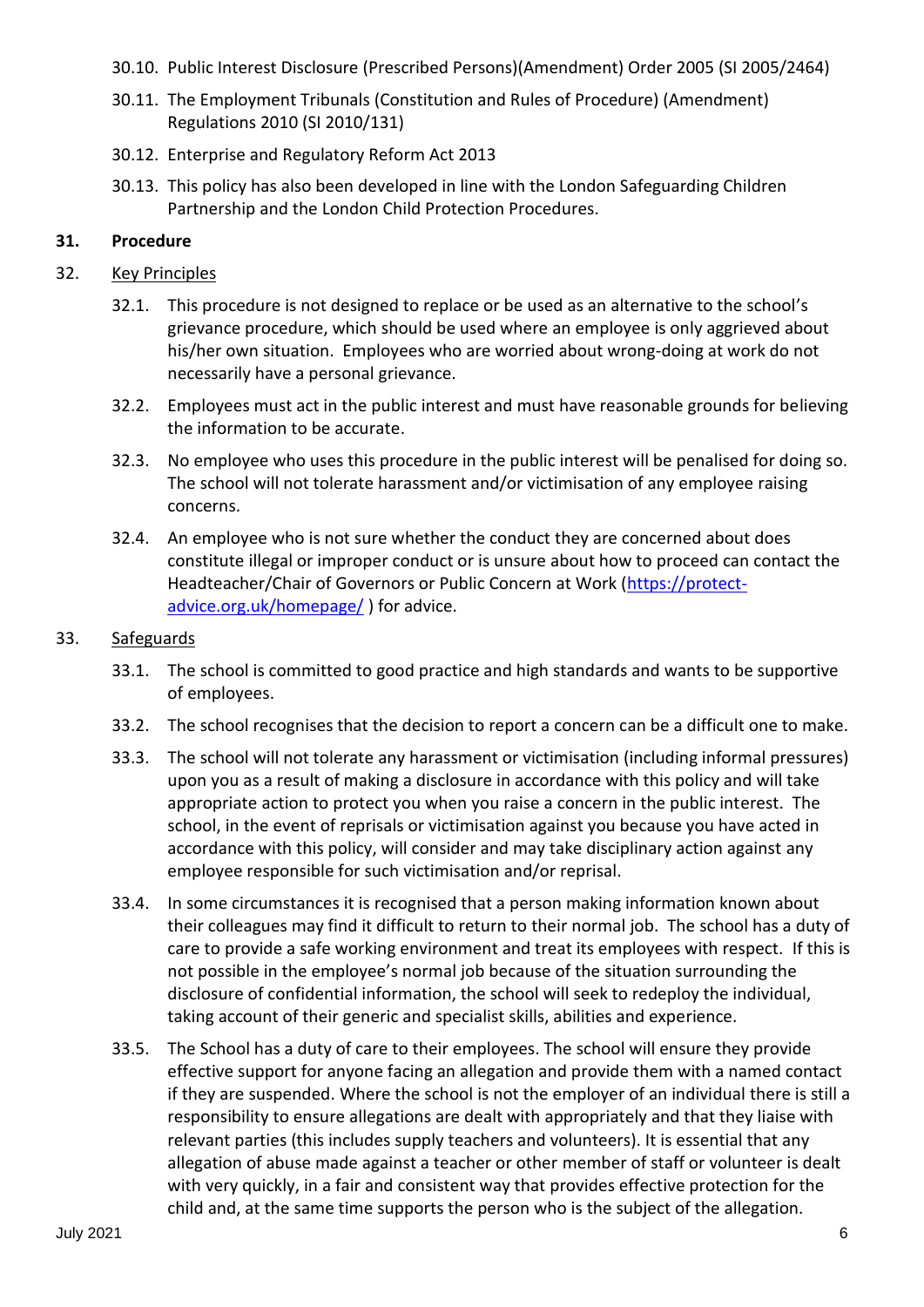#### 34. Confidentiality

35. All concerns will be treated in confidence and every effort will be made not to reveal your identity if you so wish. At the appropriate time, however, you may need to come forward as a witness.

#### 36. Anonymous Allegations

- 36.1. This policy encourages you to put your name to your allegation whenever possible. Concerns expressed anonymously are much less powerful; if made anonymously, the concern will be considered at the discretion of the school.
- 36.2. In exercising this discretion the factors to be taken into account would include:
	- The seriousness of the issues raised
	- The credibility of the concern; and
	- The likelihood of confirming the allegation from attributable sources

#### 37. Untrue Allegations

37.1. If you make an allegation in the public interest, but it is not confirmed by the investigation, no action will be taken against you. If, however, you make an allegation that is made frivolously, maliciously or for personal gain, disciplinary action may be taken against you.

#### 38. Mechanism for Raising Concerns

- 38.1. Where the issue concerns your Headteacher or, having made your report, you believe they have failed to take appropriate action, you should bring it to the attention of the Chair of Governors.
- 38.2. Employees who feel unable to follow this route, for whatever reason, have the option of contacting one of the names listed in section D/67 (Useful Contacts).
- 38.3. Depending on the nature of the concern, the complainant will be asked to justify and support their claim. Normally the complainant will be asked to do this in writing. It will, therefore, be helpful to note down any facts and dates as they happen.
- 38.4. Financial regulations require any employee who suspects fraud, corruption or other financial irregularity to ensure this is reported to the schools' internal auditor for possible investigation. Normally you must first report any suspicion of such irregularities to the Headteacher who in turn will report it to the Internal Audit and Corporate Risk Manager.
- 38.5. Employees who want to use the procedure but feel uneasy about it may wish to consult their trade union initially and bring a colleague or trade union representative along to any discussions, so long as the third party is independent of the issue.
- 38.6. Where anonymity is requested efforts will be made to meet the request where appropriate but that might not always be possible.
- 38.7. The earlier and more open the expression of concern the easier it will be to take appropriate action.
- 38.8. Each case will be investigated thoroughly with the aim of informing the complainant of the outcome of any investigation as quickly as possible.

#### **39. Low level concerns**

39.1. The term 'low-level' concern does not mean that it is insignificant, it means that the behaviour towards a child does not meet the threshold. A low-level concern is any concern – no matter how small, and even if no more than causing a sense of unease or a 'nagging doubt' - that an adult working in or on behalf of the school or college may have acted in a way that: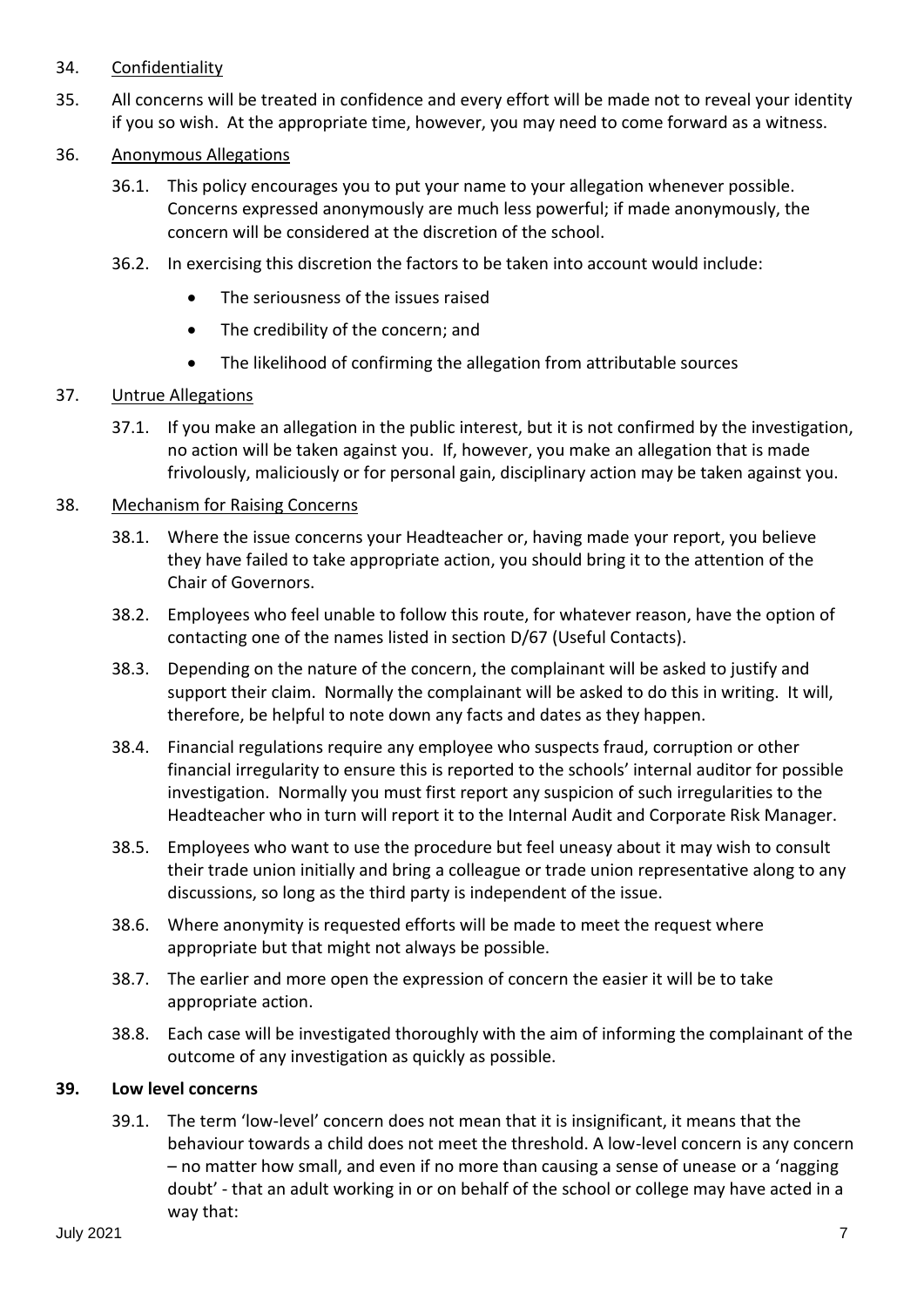- is inconsistent with the staff code of conduct, including inappropriate conduct outside of work
- does not meet the allegations threshold or is otherwise not considered serious enough to consider a referral to the LADO.

Examples of such behaviour:

- being over friendly with children
- having favourites
- taking photographs of children on their mobile phone
- engaging with a child on a one-to-one basis in a secluded area or behind a closed door
- using inappropriate sexualised, intimidating or offensive language.

# 39.2. Sharing low-level concerns

- 39.2.1. Low-level concerns about a member of staff will be reported to the designated safeguarding lead (or deputy). Where a low-level concern is raised about the designated safeguarding lead, it will be shared with the headteacher.
- 39.2.2. The School will ensure there is an environment where staff are encouraged and feel confident to self-refer, where, for example, they have found themselves in a situation which could be misinterpreted, might appear compromising to others, and/or on reflection they believe they have behaved in such a way that they consider falls below the expected professional standards.
- 39.2.3. Where a low-level concern relates to a person employed by a supply agency or a contractor to work in the school, that concern will be shared with the designated safeguarding lead (or deputy), and/or headteacher, and recorded in accordance with the school's staff code of conduct policy and their employer notified about the concern, so that any potential patterns of inappropriate behaviour can be identified.
- 39.2.4. Ensuring they are dealt with effectively should also protect those working in the school from potential false allegations or misunderstandings.

# 39.3. Recording low-level concerns

- 39.3.1. All low-level concerns will be recorded in writing by the designated safeguarding lead (or deputy). The record should include details of the concern, the context in which the concern arose, and action taken. The name of the individual sharing their concerns should also be noted, if the individual wishes to remain anonymous then that should be respected as far as reasonably possible. These records will be held securely and comply with the Data Protection Act 2018 and GDPR.
- 39.3.2. The school will monitor and review any records so that potential patterns of concerning, problematic or inappropriate behaviour can be identified. Where a pattern of such behaviour is identified, the school will decide on a course of action, either through disciplinary procedures or where a pattern of behaviour moves from a concern to meeting the harms threshold, the case will be referred to the LADO. Consideration will be given to whether there are wider cultural issues within the school that enabled the behaviour to occur and where appropriate policies could be revised or extra training delivered to minimise the risk of it happening again.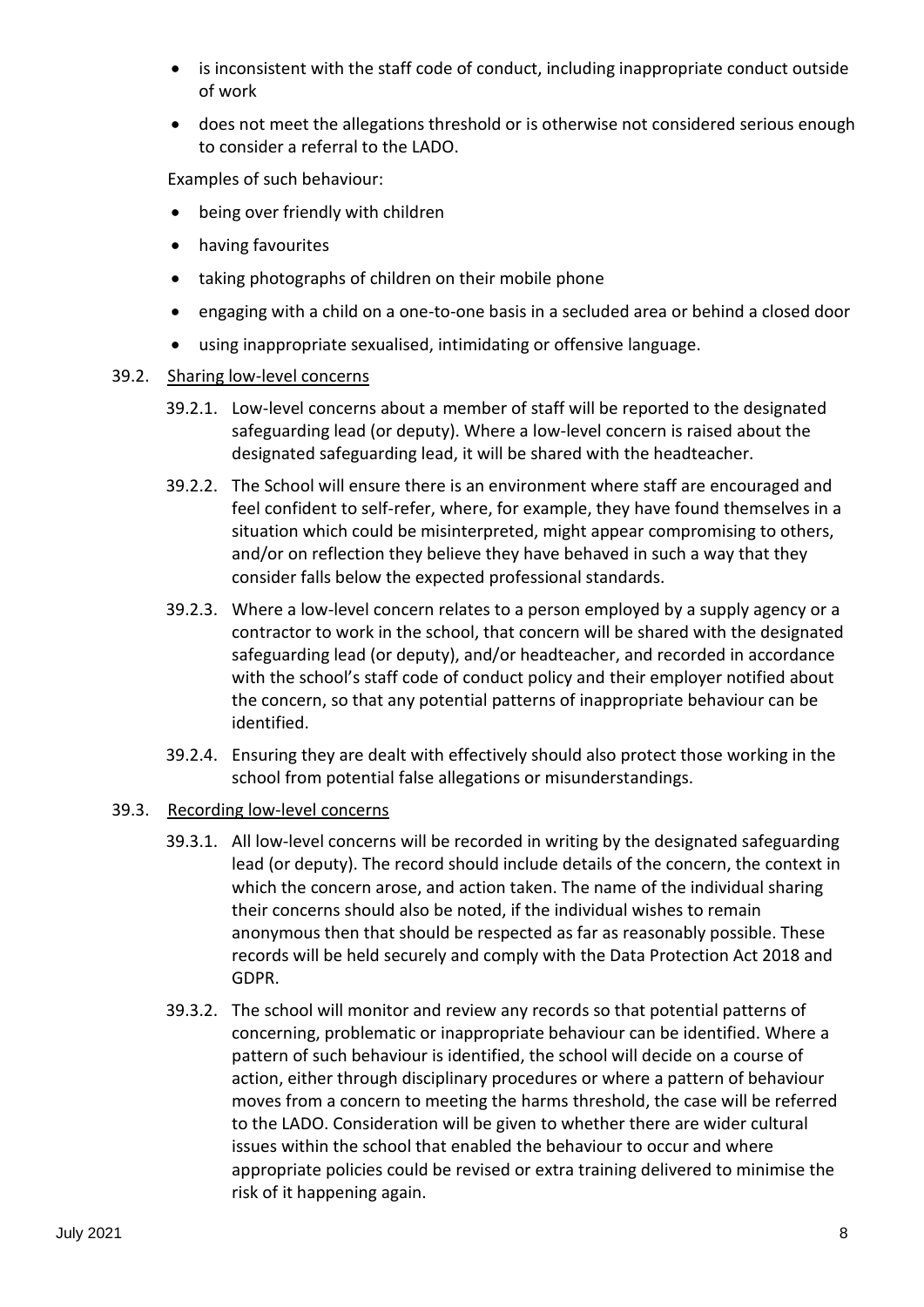#### **40. Supply teachers / Agency staff**

- 40.1. In some circumstances the school may have to consider an allegation against an individual not directly employed, where disciplinary procedures do not fully apply, for example, supply teachers / agency staff provided by an employment agency.
- 40.2. Whilst the school is not the employer of supply teachers / agency staff, they will ensure allegations are dealt with properly. In no circumstances will the school cease to use a supply teacher / agency staff due to safeguarding concerns, without finding out the facts and liaising with the local authority designated officer (LADO) to determine a suitable outcome.
- 40.3. The Governing body will discuss with the agency whether it is appropriate to suspend the supply teacher / agency staff, or redeploy them to another part of the school, whilst they carry out their investigation.
- 40.4. The Agency should be fully involved and co-operate in any enquiries from the LADO, police and/or children's social services. The school will usually take the lead because the Agency does not have direct access to children or other school staff, so they will not be able to collect the facts when an allegation is made, nor do they have all the relevant information required by the LADO as part of the referral process. Supply teachers / agency staff, whilst not employed by the school, are under the supervision, direction and control of the governing body when working in the school. They should be advised to contact their trade union representative if they have one, or a colleague for support. The allegations management meeting which is often arranged by the LADO should address issues such as information sharing, to ensure that any previous concerns or allegations known to the Agency are taken into account by the school during the investigation.

# **Section D: Contacts and useful information**

#### 41. **Useful contacts**

41.1. MASH Team

01708 433222 (day) 01708 433999 (night) https://www.havering.gov.uk/downloads/download/306/multi-agency referral form marf

41.2. LADO

Lisa Kennedy [lado@havering.gov.uk](mailto:lado@havering.gov.uk) 01708 431653

41.3. NSPCC whistleblowing helpline

0800 028 0285 and [help@nspcc.org.uk](mailto:help@nspcc.org.uk) [www.nspcc.org.uk/Helpline](http://www.nspcc.org.uk/Helpline)

41.4. Assessment

Grahame Smith, School Assessment and Moderation 01708 433813 [Grahame.smith@havering.gov.uk](mailto:Grahame.smith@havering.gov.uk)

41.5. Finance/Auditor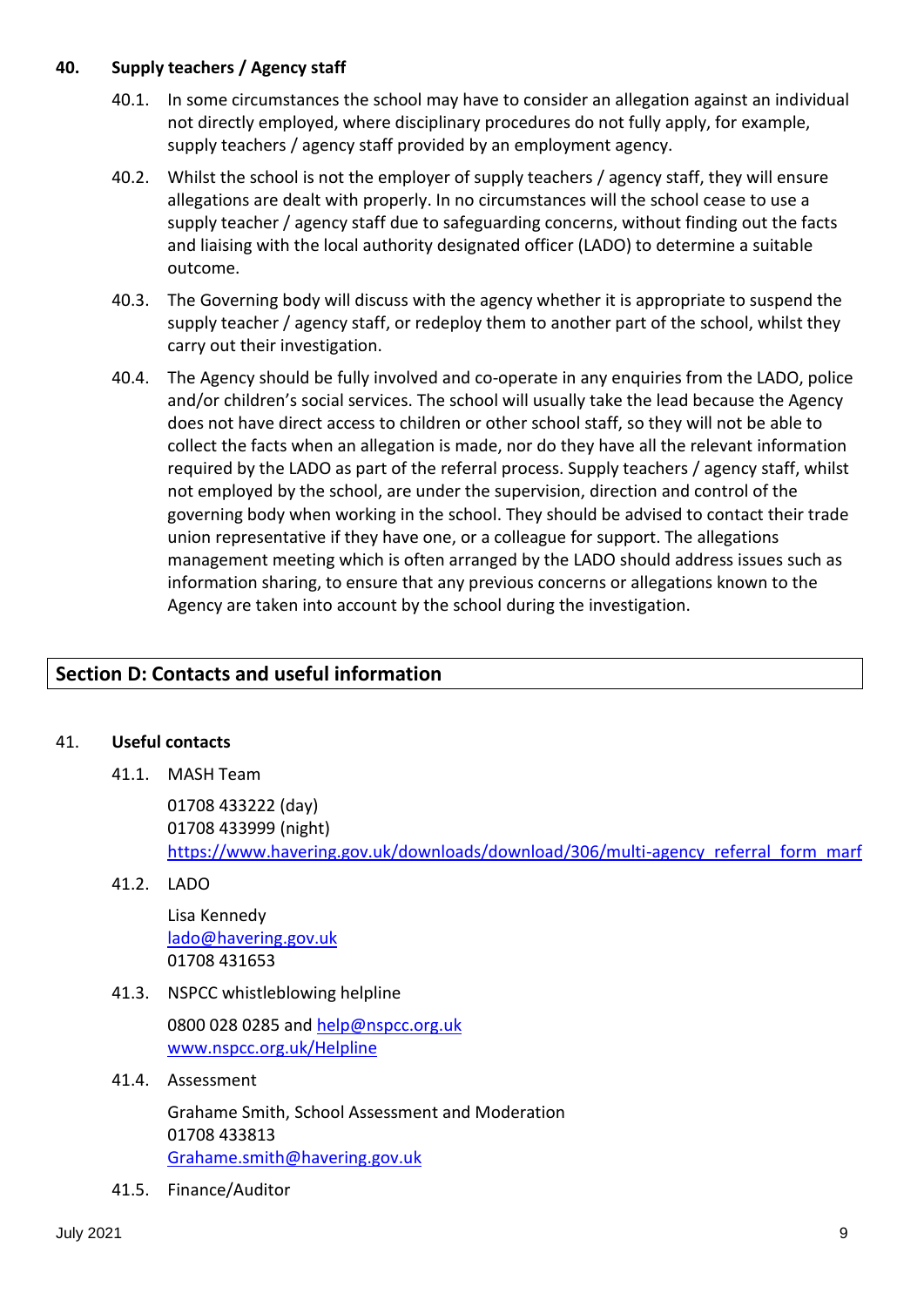Director of Finance (oneSource) Mark Hobson on 0203 373 9736 / [mark.hobson@onesource.co.uk](mailto:mark.hobson@onesource.co.uk) Head of Assurance (oneSource) Jeremy Welburn on 01708 433307 / [Jeremy.welburn@onesource.co.uk](mailto:Jeremy.welburn@onesource.co.uk)

41.6. Education HR

Peter Whitelock, Education HR Advisor 01708 433087 [Peter.whitelock@havering.gov.uk](mailto:Peter.whitelock@havering.gov.uk)

41.7. Schools' Health & Safety Team

Sue Wilks, Corporate Health & Safety Manager 017084 432903 [Sue.wilks@havering.gov.uk](mailto:Sue.wilks@havering.gov.uk)

# 42. **Trade Unions**

- 42.1. NEU [secretary@havering.nut.org.uk](mailto:secretary@havering.nut.org.uk)
- 42.2. VOICE Sue Peachey 01332 372 337
- 42.3. NAHT [info@naht.org.uk](mailto:info@naht.org.uk) 0300 30 30 333
- 42.4. UNISON Jennifer Kinagby 01708 433434 or 434822
- 42.5. GMB Andy Hampshire 01708 433793
- 42.6. UNITE Michelle Cook 020 8596 9966
- 42.7. ASCL Mo Sabur 0116 299112
- 42.8. NAU (previously ATL) Karen Jupp  $kip \omega$ steds.org.uk

#### 43. **Other agencies**

43.1. DfE complaints

<https://www.gov.uk/education/school-complaints-and-whistleblowing> <https://www.gov.uk/government/publications/school-complaints-procedures> <https://www.gov.uk/complain-about-school>

- 43.2. DfE whistleblowing guidance <https://www.gov.uk/guidance/whistleblowing-procedure-for-maintained-schools> <https://www.gov.uk/government/publications/complain-about-an-academy>
- 43.3. Health & Safety Executive 020 7717 6000 / 020 7556 2100 <http://www.hse.gov.uk/>
- 43.4. The Environment Investigation Agency 020 7490 7040
- 43.5. Financial Services Authority 0845 606 13234 / 020 7676 1099
- 43.6. HM Treasury 020 72703000 / 020 7270 5000
- 43.7. Director General Serious Fraud Office 020 7239 7272
- 43.8. Inland Revenue 020 7605 9800 / 020 8370 7300 / 020 8522 5700 / 020 8509 4700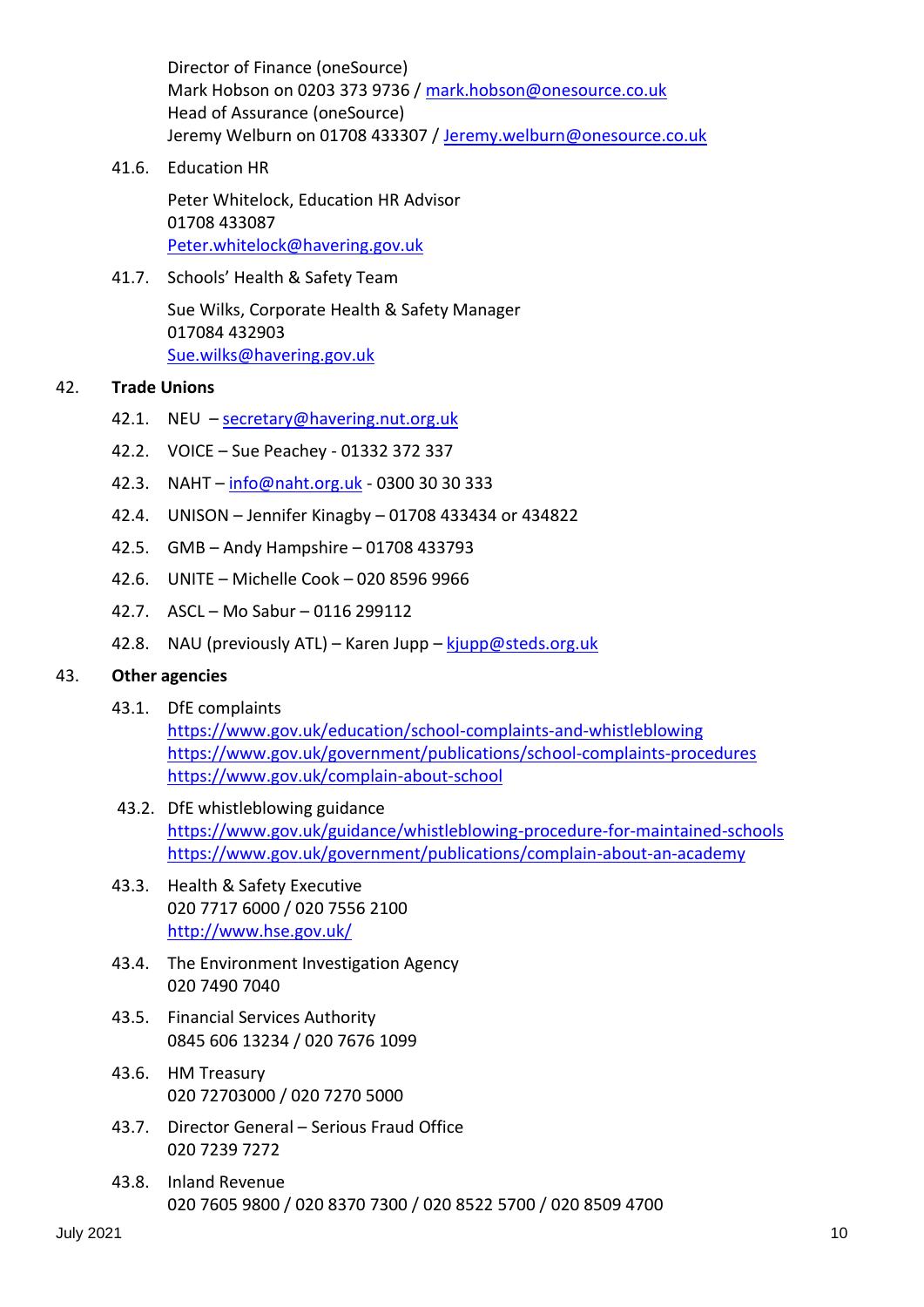- 43.9. Customs and Excise 020 7620 1313 / 0800 595 000
- 43.10. National Audit Office 020 7790 7000
- 43.11. Audit commission replaced by Public Sector Audit Appointments Ltd - <https://www.psaa.co.uk/> National Audit Office - <https://www.nao.org.uk/> Financial Reporting Council - <https://www.frc.org.uk/> and Cabinet Office - <https://www.gov.uk/government/organisations/cabinet-office>
- 43.12. ICO Information Commissioners Office <https://ico.org.uk/>
- 43.13. For confidential advice on how to raise a concern about malpractice at work; visit 'Public Concern at Work' <https://protect-advice.org.uk/homepage/>

# 44. **Related Documents**

- 44.1. The School's Disciplinary Procedure
- 44.2. The School's Grievance Procedure
- 44.3. The School's Safeguarding and Child Protection Policy, including peer on peer abuse

# 45. **Where to go for further information**

- 45.1. Working together to safeguard children 2018 <https://www.gov.uk/government/publications/working-together-to-safeguard-children--2>
- 45.2. London Child Protection Procedures, edition 6, 2020 <http://www.londoncp.co.uk/> Section 7 - [http://www.londoncp.co.uk/chapters/alleg\\_staff.html](http://www.londoncp.co.uk/chapters/alleg_staff.html)
- 45.3. DfE: Statutory guidance: Keeping children safe in education 2021 <https://www.gov.uk/government/publications/keeping-children-safe-in-education--2>
- 45.4. DfE: Advice what to do if you are worried that a child is being abused 2015 [https://www.gov.uk/government/publications/what-to-do-if-youre-worried-a-child-is](https://www.gov.uk/government/publications/what-to-do-if-youre-worried-a-child-is-being-abused--2)[being-abused--2](https://www.gov.uk/government/publications/what-to-do-if-youre-worried-a-child-is-being-abused--2)
- 45.5. DfE Guidance: [Sexual violence and sexual harassment between children in schools and](https://www.gov.uk/government/uploads/system/uploads/attachment_data/file/719902/Sexual_violence_and_sexual_harassment_between_children_in_schools_and_colleges.pdf)  [colleges](https://www.gov.uk/government/uploads/system/uploads/attachment_data/file/719902/Sexual_violence_and_sexual_harassment_between_children_in_schools_and_colleges.pdf) 2021 [https://www.gov.uk/government/publications/sexual-violence-and-sexual-harassment](https://www.gov.uk/government/publications/sexual-violence-and-sexual-harassment-between-children-in-schools-and-colleges)[between-children-in-schools-and-colleges](https://www.gov.uk/government/publications/sexual-violence-and-sexual-harassment-between-children-in-schools-and-colleges)
- 45.6. DfE Guidance: Protecting children from radicalisation: the prevent duty [https://www.gov.uk/government/publications/protecting-children-from-radicalisation-the](https://www.gov.uk/government/publications/protecting-children-from-radicalisation-the-prevent-duty)[prevent-duty](https://www.gov.uk/government/publications/protecting-children-from-radicalisation-the-prevent-duty)
- 45.7. Gov.UK: Safeguarding children, latest documents <https://www.gov.uk/topic/schools-colleges-childrens-services/safeguarding-children/latest>
- 45.8. Ofsted: Inspecting safeguarding in early years, education and skills settings 2019 [https://www.gov.uk/government/publications/inspecting-safeguarding-in-early-years](https://www.gov.uk/government/publications/inspecting-safeguarding-in-early-years-education-and-skills/inspecting-safeguarding-in-early-years-education-and-skills)[education-and-skills/inspecting-safeguarding-in-early-years-education-and-skills](https://www.gov.uk/government/publications/inspecting-safeguarding-in-early-years-education-and-skills/inspecting-safeguarding-in-early-years-education-and-skills)
- 45.9. Ofsted: Positive environments where children can flourish [https://www.gov.uk/government/publications/positive-environments-where-children-can](https://www.gov.uk/government/publications/positive-environments-where-children-can-flourish)[flourish](https://www.gov.uk/government/publications/positive-environments-where-children-can-flourish)